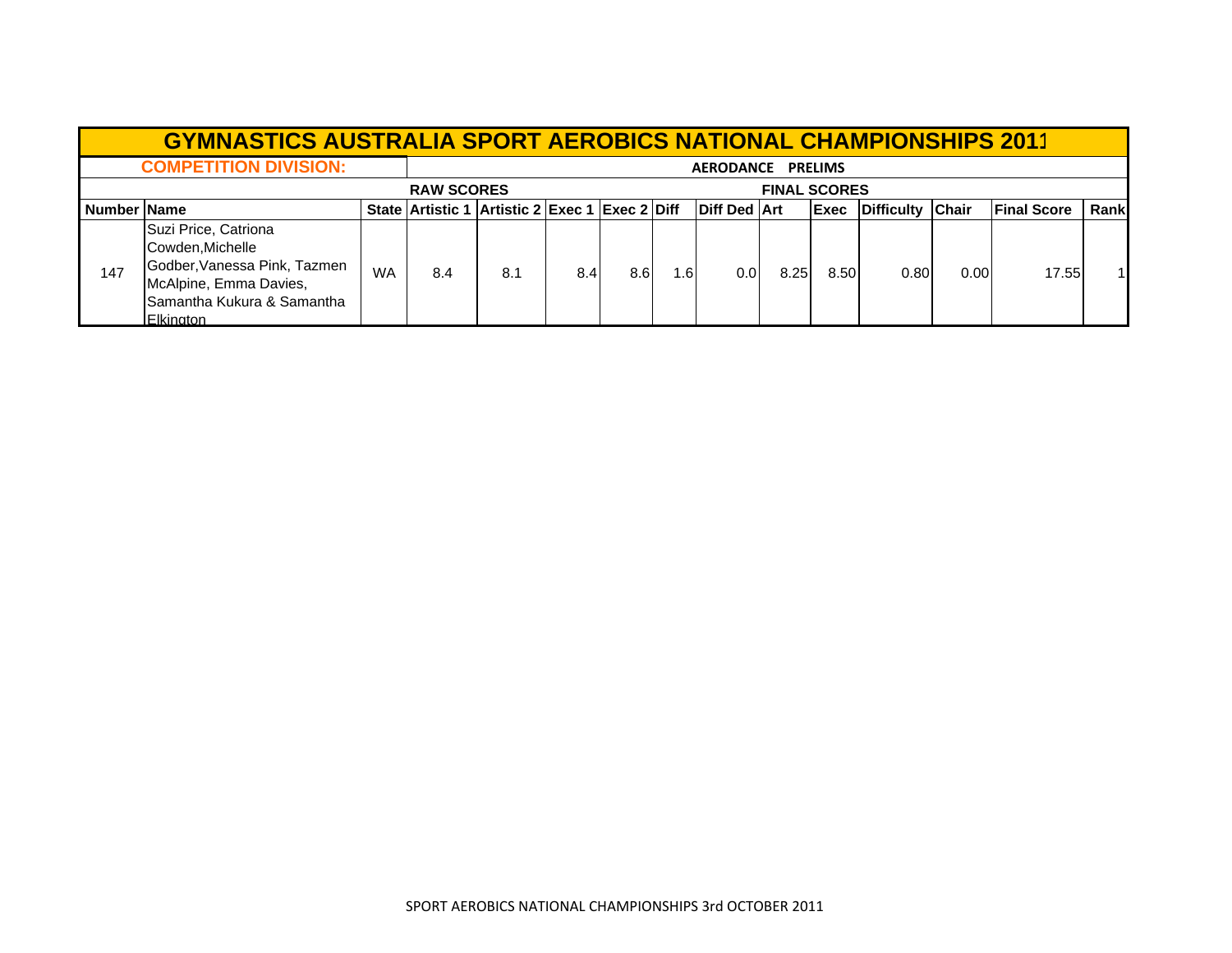|             | <b>GYMNASTICS AUSTRALIA SPORT AEROBICS NATIONAL CHAMPIONSHIPS 2011</b> |            |                         |                                                            |      |                  |                  |                     |       |                     |                    |              |                    |                |  |
|-------------|------------------------------------------------------------------------|------------|-------------------------|------------------------------------------------------------|------|------------------|------------------|---------------------|-------|---------------------|--------------------|--------------|--------------------|----------------|--|
|             | <b>COMPETITION DIVISION:</b>                                           |            |                         | <b>INTERNATIONAL AGE GROUP 1 INDIVIDUAL FEMALE Prelims</b> |      |                  |                  |                     |       |                     |                    |              |                    |                |  |
|             |                                                                        |            | <b>RAW SCORES</b>       |                                                            |      |                  |                  |                     |       | <b>FINAL SCORES</b> |                    |              |                    |                |  |
| Number Name |                                                                        |            | <b>State Artistic 1</b> | Artistic 2 Exec 1 Exec 2 Diff                              |      |                  |                  | <b>Diff Ded Art</b> |       | <b>Exec</b>         | <b>IDifficulty</b> | <b>Chair</b> | <b>Final Score</b> | Rank           |  |
| 156         | <b>Giveney How</b>                                                     | <b>WA</b>  | 8.6                     | 8.8                                                        | 8.3  | 8.4              | 3.0              | 0.0                 | 8.70  | 8.35                | 1.501              | 0.00         | 18.55              | $\mathbf{1}$   |  |
| 152         | Jazmin Crawford                                                        | <b>WA</b>  | 8.3                     | 8.3                                                        | 8.6  | 8.6 <sup>°</sup> | 2.6 <sub>l</sub> | 0.01                | 8.30  | 8.60                | 1.30               | 0.00         | 18.20              | $\overline{2}$ |  |
| 160         | Maddison Kerr                                                          | <b>NSW</b> | 8.1                     | 8.0                                                        | 8.6  | 8.6 <sup>°</sup> | 3.0 <sub>l</sub> | 0.01                | 8.05  | 8.60                | 1.50               | 0.00         | 18.15              | $\mathbf{3}$   |  |
| 162         | Charlotte Roe                                                          | VIC        | 8.4                     | 8.3                                                        | 8.2  | 8.5              | 2.81             | 0.01                | 8.35  | 8.35                | 1.40               | 0.00         | 18.10              | 4              |  |
| 148         | Stephanie Keily                                                        | <b>NSW</b> | 8.1                     | 8.1                                                        | 8.4  | 8.5              | 2.5 <sub>1</sub> | 0.0                 | 8.10  | 8.45                | 1.25               | 0.00         | 17.80              | 5 <sub>l</sub> |  |
| 150         | Megan Shroff                                                           | QLD        | 7.6                     | 7.8                                                        | 8.2  | 8.1              | 3.0 <sub>l</sub> | 0.01                | 7.70  | 8.15                | 1.50               | 0.00         | 17.35              | $6 \mid$       |  |
| 154         | Robyn Kalkhoven                                                        | VIC        | 8.1                     | 8.0                                                        | 7.5I | 7.6I             | 3.0 <sub>l</sub> | 0.01                | 8.05  | 7.55                | 1.501              | 0.00         | 17.10              |                |  |
| 158         | Lani Nielson                                                           | QLD        | 7.5                     | 7.4                                                        | 7.3  | 7.5              | 2.8 <sub>l</sub> | 0.01                | 7.45I | 7.40                | 1.40               | 0.00         | 16.25              | 8 <sup>1</sup> |  |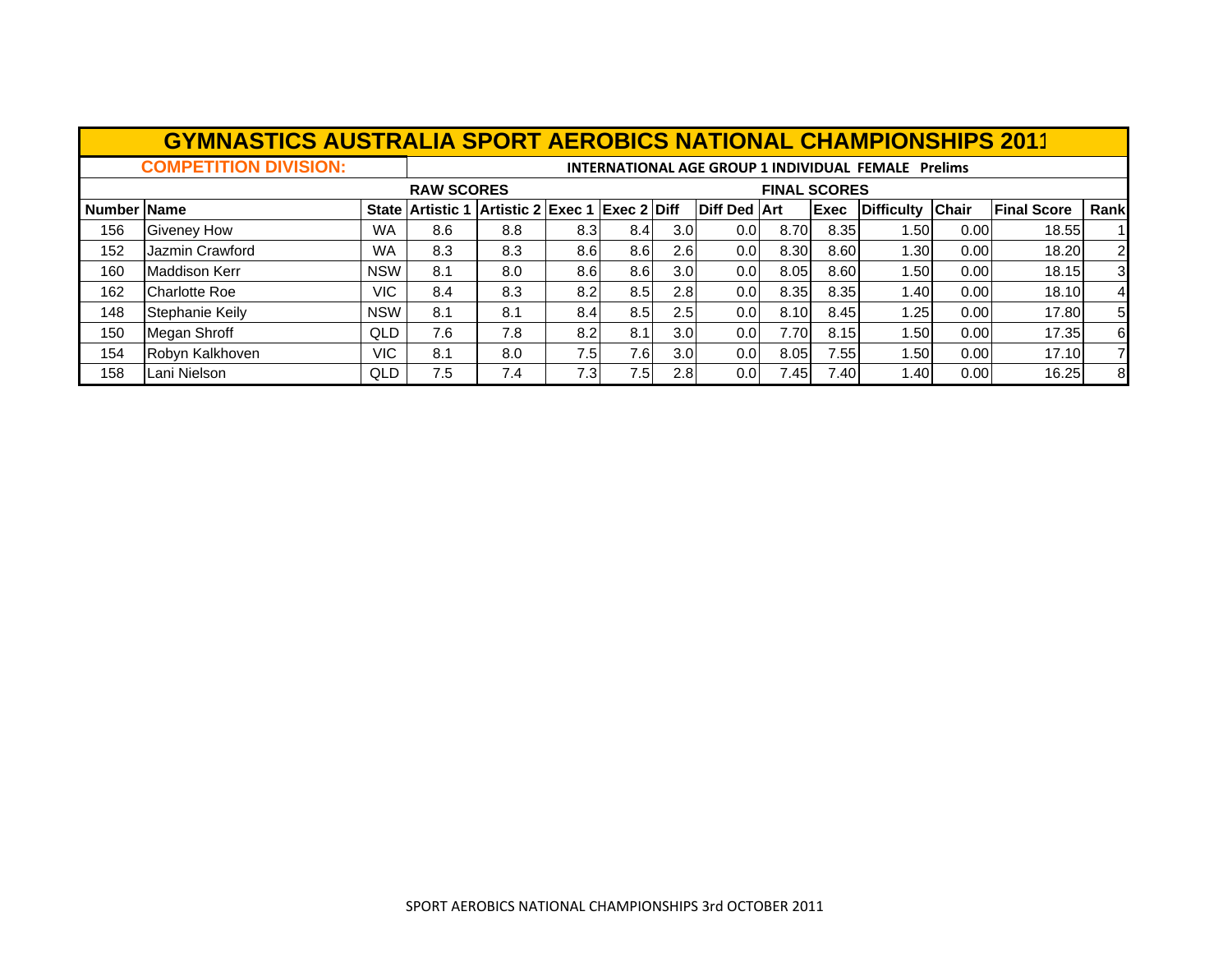|             | <b>GYMNASTICS AUSTRALIA SPORT AEROBICS NATIONAL CHAMPIONSHIPS 2011</b> |            |                                                            |     |                  |                  |                  |                     |       |              |                  |      |                    |                |  |
|-------------|------------------------------------------------------------------------|------------|------------------------------------------------------------|-----|------------------|------------------|------------------|---------------------|-------|--------------|------------------|------|--------------------|----------------|--|
|             | <b>COMPETITION DIVISION:</b>                                           |            | <b>INTERNATIONAL AGE GROUP 2 INDIVIDUAL FEMALE Prelims</b> |     |                  |                  |                  |                     |       |              |                  |      |                    |                |  |
|             |                                                                        |            | <b>RAW SCORES</b><br><b>FINAL SCORES</b>                   |     |                  |                  |                  |                     |       |              |                  |      |                    |                |  |
| Number Name |                                                                        |            | State Artistic 1 Artistic 2 Exec 1 Exec 2 Diff             |     |                  |                  |                  | <b>Diff Ded Art</b> |       | <b>IExec</b> | Difficulty Chair |      | <b>Final Score</b> | Rank           |  |
| 166         | Cairo Leicester                                                        | <b>WA</b>  | 8.7                                                        | 8.8 | 8.4              | 8.4              | 4.4              | 0.01                | 8.75  | 8.40         | 2.20             | 0.00 | 19.35              |                |  |
| 168         | Sophie Beucker                                                         | <b>NSW</b> | 8.4                                                        | 8.4 | 8.5 <sub>1</sub> | 8.6 <sup>1</sup> | 4.2              | 0.01                | 8.40  | 8.55         | 2.10             | 0.00 | 19.05              | <sup>2</sup>   |  |
| 170         | <b>Chelsea Harris</b>                                                  | <b>NSW</b> | 8.2                                                        | 8.3 | 8.0              | 8.0              | 3.2 <sub>l</sub> | 0.01                | 8.25  | 8.00         | 1.60             | 0.00 | 17.85              | $\mathbf{3}$   |  |
| 169         | Darcy Cussack                                                          | QLD.       | 7.6                                                        | 7.7 | 7.7              | 7.8I             | 3.4 <sub>l</sub> | 0.01                | 7.651 | 7.75         | 1.70             | 0.00 | 17.10              | $\overline{4}$ |  |
| 164         | Gemma Pantalone                                                        | <b>NSW</b> | 7.4                                                        | 7.4 | 7.01             | 7.2I             | 2.9              | 0.01                | 7.40  | 7.10         | 1.45             | 0.00 | 15.95              | -5 I           |  |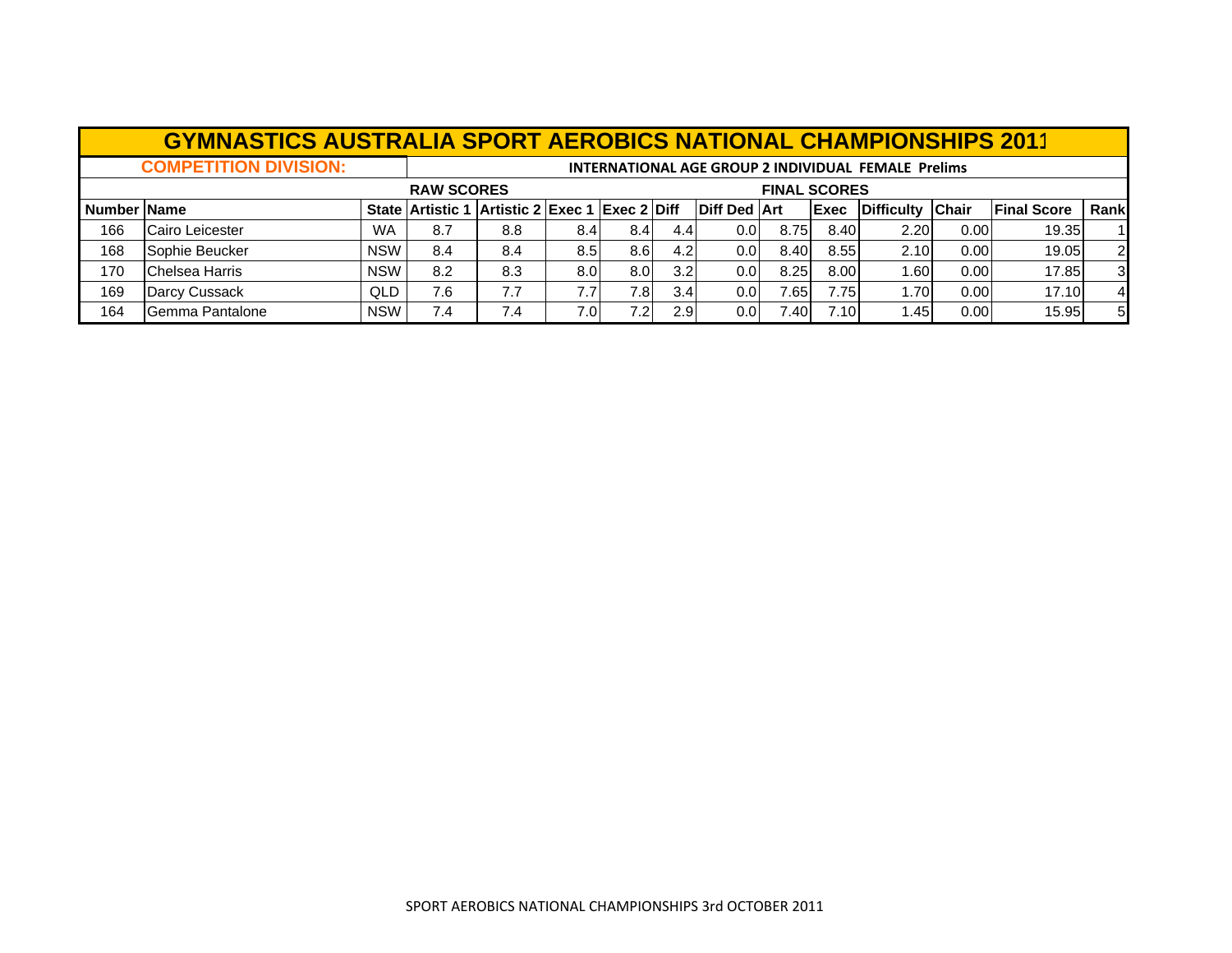|                       | <b>GYMNASTICS AUSTRALIA SPORT AEROBICS NATIONAL CHAMPIONSHIPS 2011</b> |                     |                         |                                     |      |     |                  |                       |      |                                                   |                                |      |                     |       |  |  |  |
|-----------------------|------------------------------------------------------------------------|---------------------|-------------------------|-------------------------------------|------|-----|------------------|-----------------------|------|---------------------------------------------------|--------------------------------|------|---------------------|-------|--|--|--|
|                       | <b>COMPETITION DIVISION:</b>                                           |                     |                         |                                     |      |     |                  |                       |      | INTERNATIONAL AGE GROUP 2 INDIVIDUAL MALE Prelims |                                |      |                     |       |  |  |  |
|                       |                                                                        | <b>FINAL SCORES</b> |                         |                                     |      |     |                  |                       |      |                                                   |                                |      |                     |       |  |  |  |
| <b>I</b> Number IName |                                                                        |                     | <b>State Artistic 1</b> | l  Artistic 2  Exec 1  Exec 2  Diff |      |     |                  | <b>IDiff Ded IArt</b> |      |                                                   | <b>IExec IDifficulty Chair</b> |      | <b>IFinal Score</b> | Rankl |  |  |  |
| 149                   | Kenji Fujihara                                                         | VIC                 | 7.8                     | 8.3                                 | 6.51 | 6.8 | 3.8 <sub>l</sub> | 0.01                  | 8.05 | 6.65                                              | .901                           | 0.00 | 16.60               |       |  |  |  |